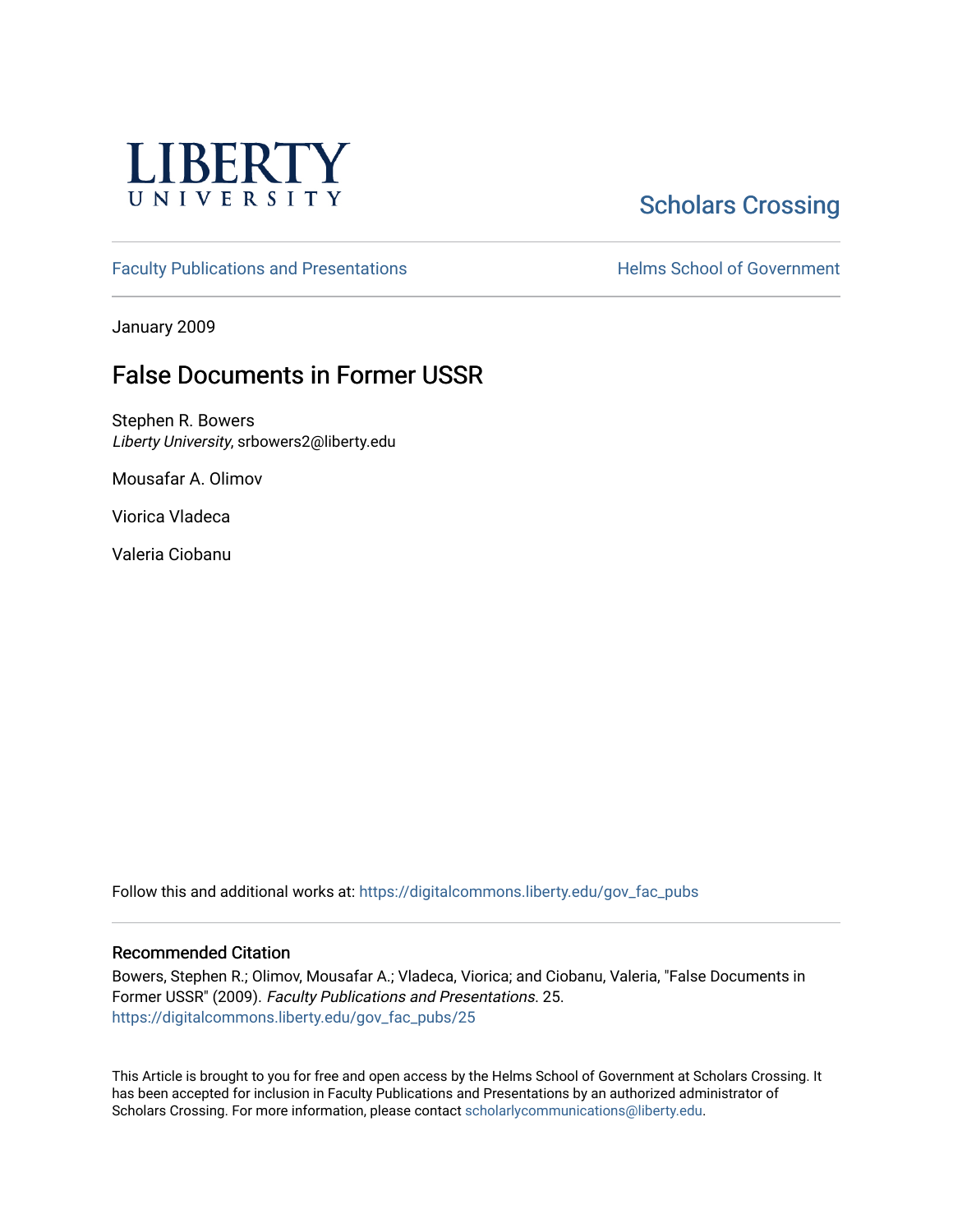## The Use of False Documents and Identities in the former USSR

## **Stephen R. Bowers Mousafar A. Olimov Viorica Vladeca Valeria Ciobanu**

#### **Executive Summary**

The false document trade is prevalent in three areas: counterfeiting of passports and identity cards, creation of false documents for vehicle sales, and education certifications.

-

- The false document trade facilitates the movements of terrorists from Afghanistan and Somalia through Tajikistan and toward the West via Moldova.
- Destabilization of the situation in Central Asia after the collapse of the USSR was an impulse for the growth of criminality, in particular for the increase of illegal immigration and the related falsification of all kinds of documents.
- Through the use of false documents, Tajikistan has become a major transit route for the Afghan migration toward the West.
- The use of false identity and military cards of different law-enforcement bodies and other internal security organizations is commonplace in the Former USSR.
- With the use of special equipment, including computers, forgers can make and sell international and national passports as well as higher education diplomas.
- Another way of document falsification is changing data on passport holders by introducing changes in passports. Imperfect technologies for producing national documents make this relatively easy to do.
- Ministry of Interior officials help in selling false documents, thus facilitating an increase in the activities of criminal groups in Central Asia. The transport of both narcotics and illicit pharmaceuticals is sustained by false documents.
- False documents are used to facilitate illegal migration, international prostitution, the harboring of criminals, and economic crimes.
- The need for false documents to support terrorist operations has led to closer relations between terrorists and the criminals who can deliver such documents.
- Internal and international passports, military identifications, and education diplomas are routinely bought and sold, usually with the help of state employees.
- The poor coordination of law-enforcement activities of the neighboring Central Asian states also defeats most governmental efforts to curb false document production.
- The measures by state structures against falsification of documents are ineffective in the face of economic adversity, civil conflict and refugee crisis.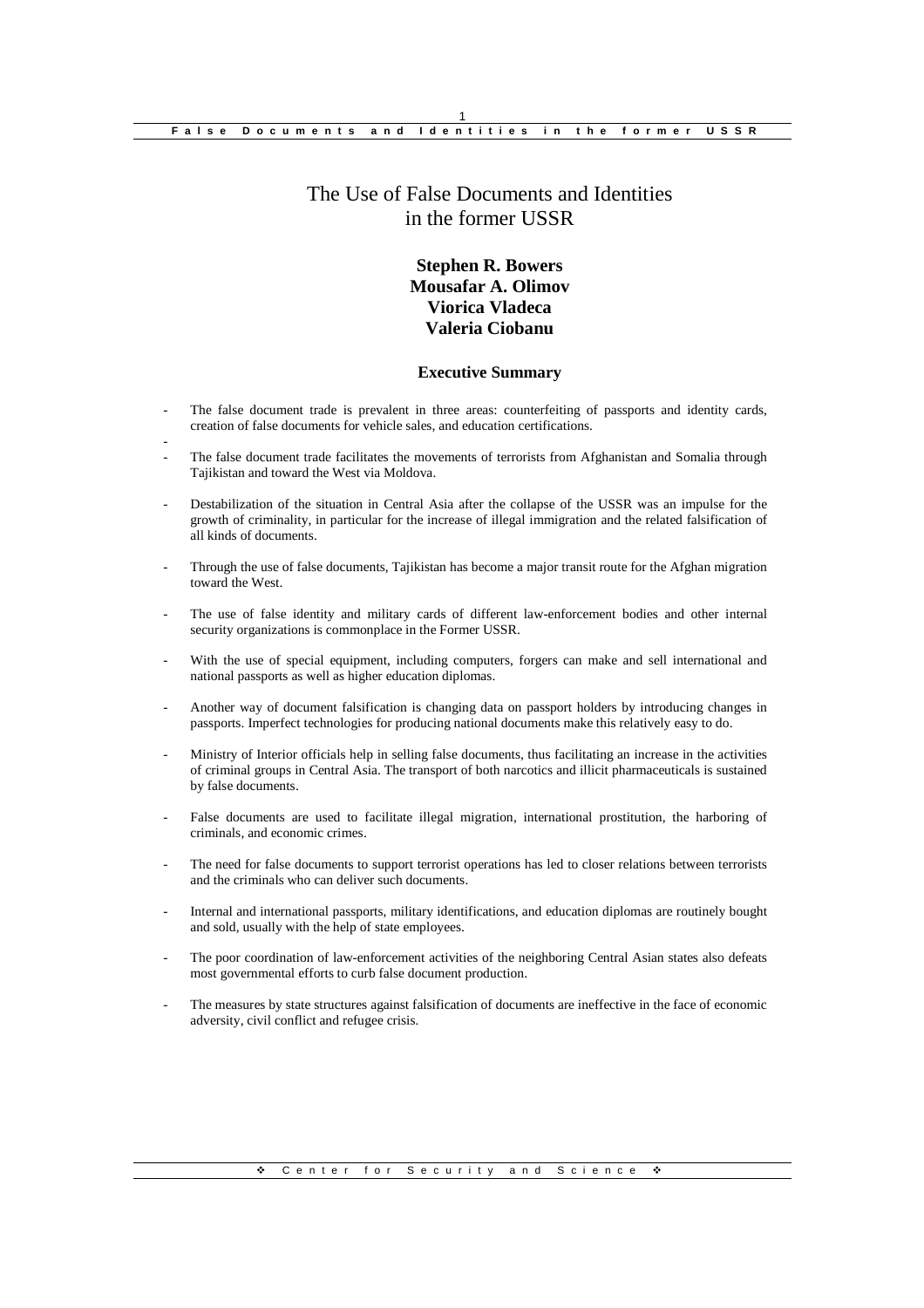## **False Documents and Identities in the Former USSR**

#### **Introduction**

With the emergence of international terrorism as a major security concern for the United States, authorities have recognized the key role of false documents and identities in terrorist activities. The falsification of documents in the former Soviet Union (FSU) is a common phenomenon that is approaching epidemic proportions. The increase in counterfeiting is related to the social and economic isolation following the breakdown of the Soviet Union as well as to the widespread poverty. Because the average monthly salary is only about \$30 and employment opportunities are scarce, citizens are breaking the law simply to survive. Under-regulation in the financial-banking sector, as was noted in a study of Ukraine, created opportunities for numerous abuses such as counterfeiting of money, bills of sales, bank guarantees, and other documents.  $\frac{1}{1}$  This situation has had a great impact on popular attitudes toward criminal activities. According to police officials in the former Soviet Union, almost any kind of document can be falsified today. Underground false identity producers can create a wide range of identifications including simple identity cards, passports, diplomas, bills, labor contracts, passports, and visas. These forms of identification are used for anything from tax evasion to actions generating serious human rights violations. According to a 2004 Russian television program entitled *Honest Detective*,"The false documents market operates in three main areas: **first**, counterfeiting of passports, registration forms, immigration forms and identity cards. This is the most profitable and lucrative part of the black market business. The **second** area is the sale of false vehicle documents. The **third** is education certificates and diplomas,"<sup>2</sup>

In January, 2006, a United Nations report on the problem of prostitution in Eastern Europe noted that the false document trade was essential to transferring East European prostitutes into the European Union.  $3$  According to Willy Deridder, the Executive Director of the Interpol General Secretariat, the vigilant security environment associated with the global war on terror has created a greater demand for the stolen or forged identity documents needed to facilitate operational travel and the building of 'sleeper' cells in the West. Deridder maintains that this need will generate closer contacts between terrorist groups and the regular criminals who can deliver false documents.<sup>4</sup>

<sup>1</sup> Todd Foglesong and Peter Solomon, Jr. , *Crime, Criminal Justice, and Criminology in Post-Soviet Ukraine*, Washington, DC: US Department of Justice-Office of Justice Programs, 2001, p. 38 2 "Russia TV's "Honest Detective" taps into false document trade", *Financial Times* (London), 12

November, 2004

<sup>&</sup>lt;sup>3</sup> "The Case of Poland", United Nations Office on Drugs and Crime, 26 January 2006, www.unodc.org/unodc/en/trafficking\_projects\_poland.html

<sup>&</sup>lt;sup>4</sup> Interpol: Speech by Willy Deridder at the 17th Asian Regional Conference, 22 February 2002, www.interpol.int/Public/ICPO/speeches/20020218.asp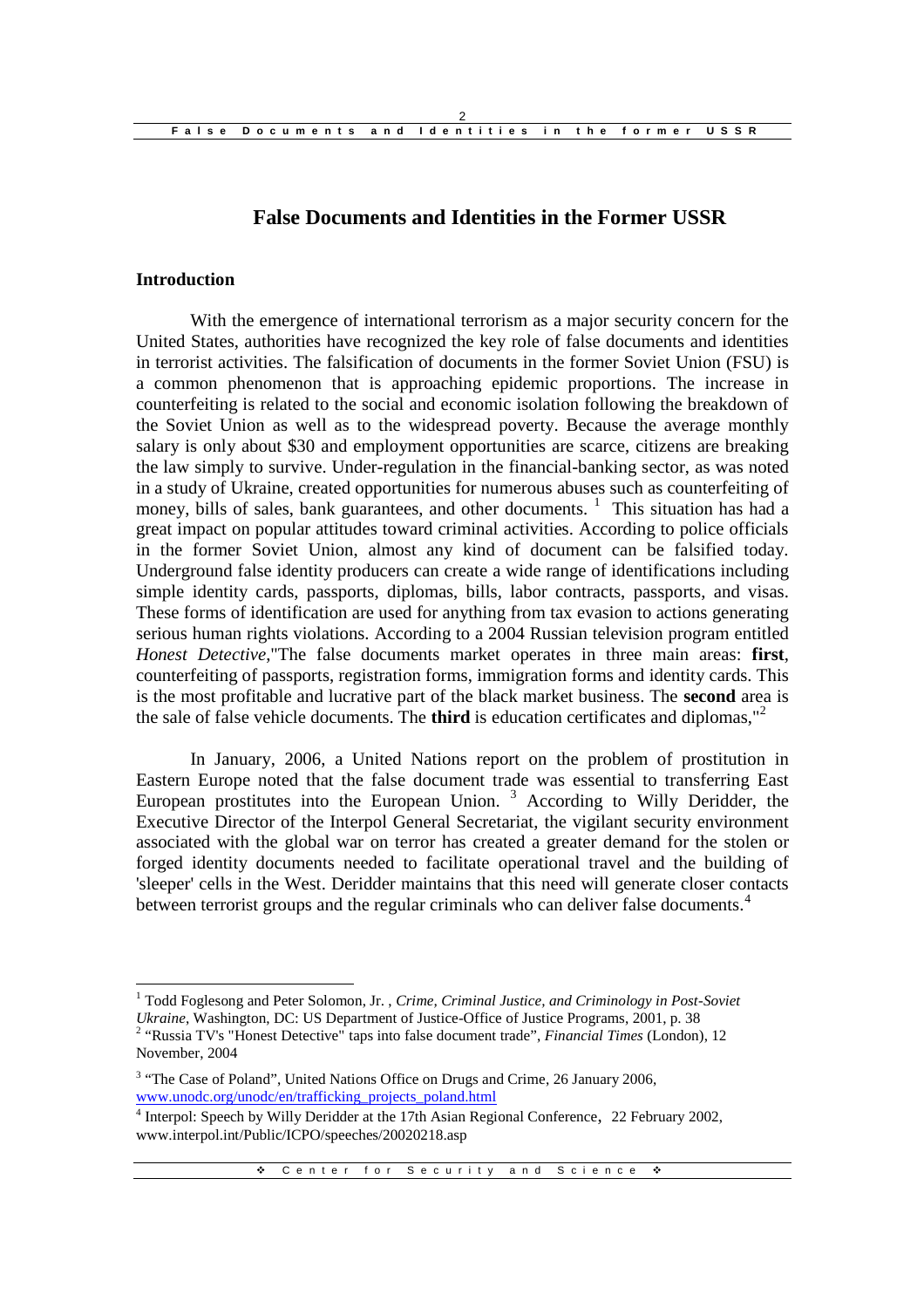| False Documents and Identities in the former USSR |  |  |  |  |
|---------------------------------------------------|--|--|--|--|

In the Soviet era, Central Asia and the Soviet southwestern borderlands were recognized as being among the best places to live in the USSR. The pleasant climate and congenial atmosphere made these regions not only the preferred retirement home for many Russians, especially those in the military. Service in these areas also constituted important steps in the political ladder ascended by individuals such as Leonid Brezhnev and Constantin Chernenko, both of whom were at one point first secretary of Moldova's communist party while Brezhnev also served in Kazakhstan as first secretary. Yet, these regions also had, among Soviet circles, a reputation for corruption. Some would say this was a result of its more relaxed atmosphere while others suggest that it was a result of Russian influence. In Central Asia, Uzbekistan emerged as the site of a great controversy involving a Brezhnev family member who was Deputy Minister of Interior while in the southwest borderlands few places reached the level of corruption attributed to Moldova.

Whatever the reasons for the emergence of this reputation, it has endured. Tajikistan, Uzbekistan, and Moldova have been the focus of attention among those who study corruption and crime in the FSU while Central Asia in general is noted for money laundering services provided by hotels and casinos.<sup>5</sup> One of the most widely discussed features of crime in the former USSR is the creation of false documentation that will support the performance of various illegal actions. This study will focus on both Tajikistan and Moldova as case studies that demonstrate the manner in which this can be accomplished.

#### **Creating and Maintaining False Documents**

Post-Soviet violence and lawlessness created an environment in which there was a recognized need for falsified documents. Much of the post-communist world was plagued by ethnic strife, economic adversity, and political dissension. From Moldova in the FSU's southwest borderlands to Tajikistan in Central Asia, conflict became the norm. The Tajik civil war, which began in 1992, resulted in an abrupt increase in crime in Tajikistan with an unprecedented rise in the production and distribution of false documents. Reports by journalists and interviews with representatives of lawenforcement bodies indicate that practically every kind of documents has been falsified during the past decade.

*Passports*: In recent years, the most important civil document – the passport, has more often been subject to different illegal "operations". Not only Tajik internal but also Tajik international passports are being falsified.

Numerous reports have exposed ongoing criminal actions associated with the forging of documents in Tajikistan, where individuals or organized criminal groups forge and sell the republic's internal and foreign passports by hand or with the use of computer equipment. Corruption among government officials has facilitated such activities. According to Tajikistan's Security Ministry Public Relations Center, "In October 1999, the law-enforcement bodies prevented activities of a criminal group. For a long period, A.

<sup>5</sup> Justin Peay, "A Post-Communist Nation Loses Its Way", *The International Herald Tribune*, 16 June 2000, p. 2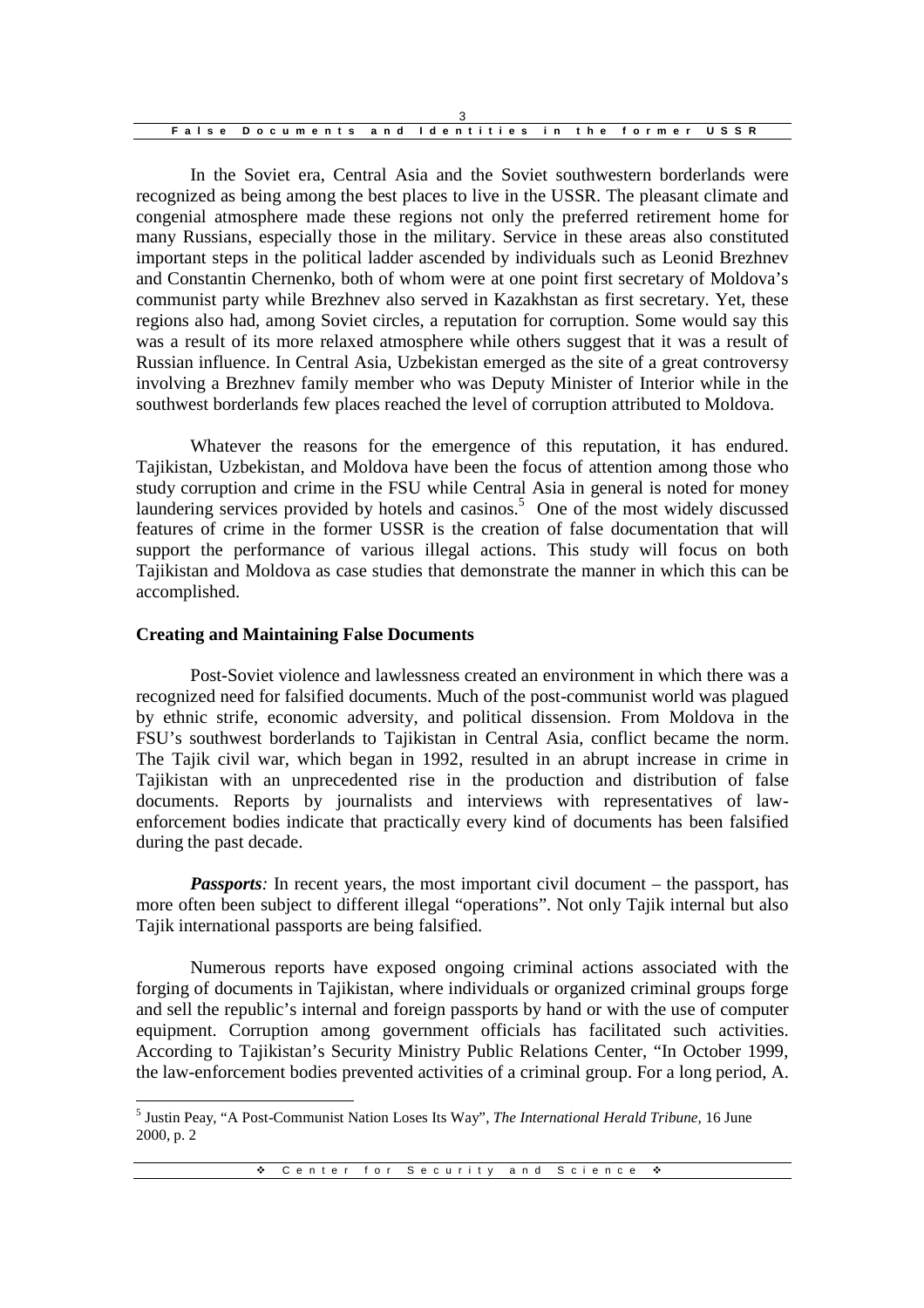|  | False Documents and Identities in the former USSR |  |  |  |  |
|--|---------------------------------------------------|--|--|--|--|

B. Mazganov, a government employee, and his accomplices B. B. Nabiev, G. Khasanov and others were involved in making and selling of Tajik internal and foreign passports, diplomas of different higher education institutions and different types of ID cards, thus facilitating the legalization of many foreigners on the territory of our country". <sup>6</sup>

Law-enforcement bodies in Sogdi Oblast stopped the illegal activities of a prominent criminal group. Criminal proceedings were instituted by the Oblast Prosecutor's Office against the gang headed by S. Olimdzhonov, the Vnesekonombak Khodjent Branch senior economist. Olimdzhonov and his partners forged the stamp and other relevant documentation of the Russian Federation Consulate General in the city of Khodjent. In order to do this, they used with the computer equipment of the bank in which Olimdzhonov worked. Using this stamp, the group made the necessary marks in the passports of citizens of Tajikistan and Kyrgyz Republics, which cost each "client" from 400 to 1000 Russian Rubles.<sup>7</sup>

A more common method of passport forgery is the falsification of data about the passport holders by simply making changes in the passport. Often this involves the replacement of the passport holder's photograph. This can easily be done because of a technological peculiarity of the new Tajik internal passports, where the passports are stamped above a laminated surface which covers the photograph of the owner. When placed in a freezing chamber, the photograph easily comes off in 15 to 20 minutes, and can be replaced. The replacement cannot be visually identified, as the stamp does not have a deep imprint on the photograph. The most common and widespread passport forgery in Tajikistan occurs when Tajik citizens sell their passports to buyers and then report them as lost. They are able to get a new passport from the Ministry of Interior (MOI) when they file a statement claiming a loss. Information about the number of lost passports indicates the scale of this new kind of "business". In 1999, 5,340 Tajik national passports were reported lost in the Sogdi Oblast alone. In 2000, 4,945 residents of this Oblast reported lost passports, and 3,975 persons reported the same within 9 months of 2001. The Sogdi Oblast First Deputy Prosecutor Fozildjon Okhunov has reported that individuals claiming to have lost passports are rarely ever reprimanded. Moreover, most of those who have lost their passports obtained new ones within a short period without any investigation, a practice which is contrary to the Tajik law on passports. Some individuals received new passports the same day they reported the loss. (see Appendix 1 for specific cases) There even are instances in which citizens obtained new passports two and even three times a year. (see Appendix 2 for specific cases) All these facts indicate the level of corruption in the Interior Ministry bodies, particularly in passport services. <sup>8</sup>

*Obtaining False Passports* The illegal issuance of passports is typically caused by (1) the poor control of MOI bodies over the process, (2) by the corruption of agencies responsible for issuing passports, or (3) by some combination of corruption and inefficiency. The primary method of obtaining false passports is through buying and selling. Sometimes Tajik citizens illegally obtain passports from the Interior Affairs

<sup>6</sup> "Security Forces Inform…", *Vecherny Dushanbe*, 28 April 2000

<sup>7</sup> *Tajikistan Newspaper*, Dushanbe, 29 Nov 2001

<sup>8</sup> *Tajikistan Newspaper,* Dushanbe, November 29, 2001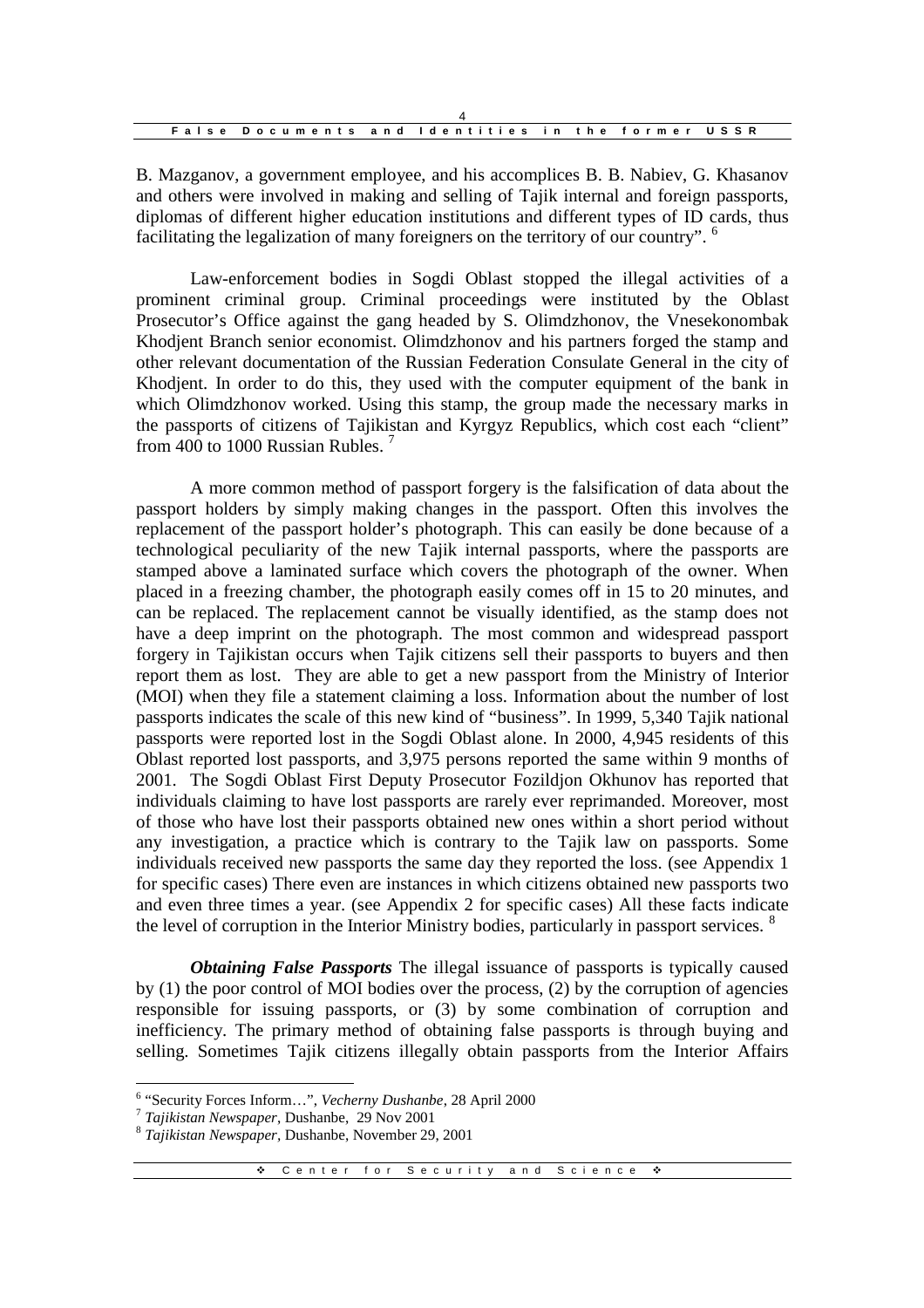|  | False Documents and Identities in the former USSR |
|--|---------------------------------------------------|

Departments of city or district Khukumats or simply through outright bribery of relevant officials. The greatest emphasis is on buying or selling of official Tajik internal and foreign passports by ordinary citizens, Passport Services officials on the one hand and consumers on the other hand. The exchange is made directly and through mediators. In the latter case such illegal operations as a rule are made by a group of people, including Passport Services or MOI representatives. (see Appendix 3 for specific cases)

There are instances in which passports are given to citizens residing in other districts and even in other countries. (See Appendix 4 for specific cases) Some former residents of this district, who earlier immigrated to other countries and returned temporarily, have received new passports in the former place of their residence without processing relevant documents. (See Appendix 5 for specific cases) Sometimes Tajik passports are illegally given to CIS citizens. (See Appendix 6 for specific cases) The casual practices with regard to issuance of passports are, in part, a result of the difficulties in identification of Soviet citizens in the Newly Independent States. It is also a consequence of the new states' inabilities to create border-guard and immigration control procedures in the post-Soviet states. There are also problems with multiple citizenships. These occur when people either legally or illegally obtain citizenship and passports of several post-Soviet states. As a rule, these are states in which they have relatives or business and where they are labor migrants.

A 2004 Europol report noted that a major source of identity modification in the former USSR is tourist agencies. Almost all the former-Soviet republics acknowledge that this is a problem. As Soviet authority collapsed, numerous tourist "ghost-agencies" sprang up to offer so-called tourist services before the police could shut them down. There were cases in which agencies issued visas for citizens and then disappeared immediately after receiving payment from the clients. Later these visas proved to be false. Some victims not only lost their money but were arrested as well. According to the Moldovan Ministry of Internal Affairs, in January 2001 alone there were 1,341 registered enterprises that had international tourist services in their charter. Only 307 of them had licenses to practice such an activity and only 128 economic agents out of the total number of 1,341 registered at the beginning of the year actually presented their documents for registration.<sup>9</sup>

*Illegal Migration of Afghans* The falsification of Tajik passports, higher education diplomas and identity cards is commonly used in both the legalization of foreigners in Tajikistan as well as in illegal transit migration. The Afghan migration, which began in 1997, causes the biggest influx of illegal migrants into Tajik territory. As a result of the deterioration of the situation in Northern Afghanistan in 1997, the flight of Afghans into Tajikistan became a major problem. Most of them do not register with the refugee organizations but simply move on to third countries. Tajikistan is now a major center for the Afghan transit migration to other CIS countries, Western Europe, the USA and Canada. Most Afghans do not wait for the State Migration Services decision on their refugee petitions; they generally leave Tajikistan for other CIS states, especially Moldova

<sup>&</sup>lt;sup>9</sup> "Trafficking in Human Being for Sexual Exploitation in the EU: A Europol Perspective", 23 October 2004, www.europol.eu.int/publications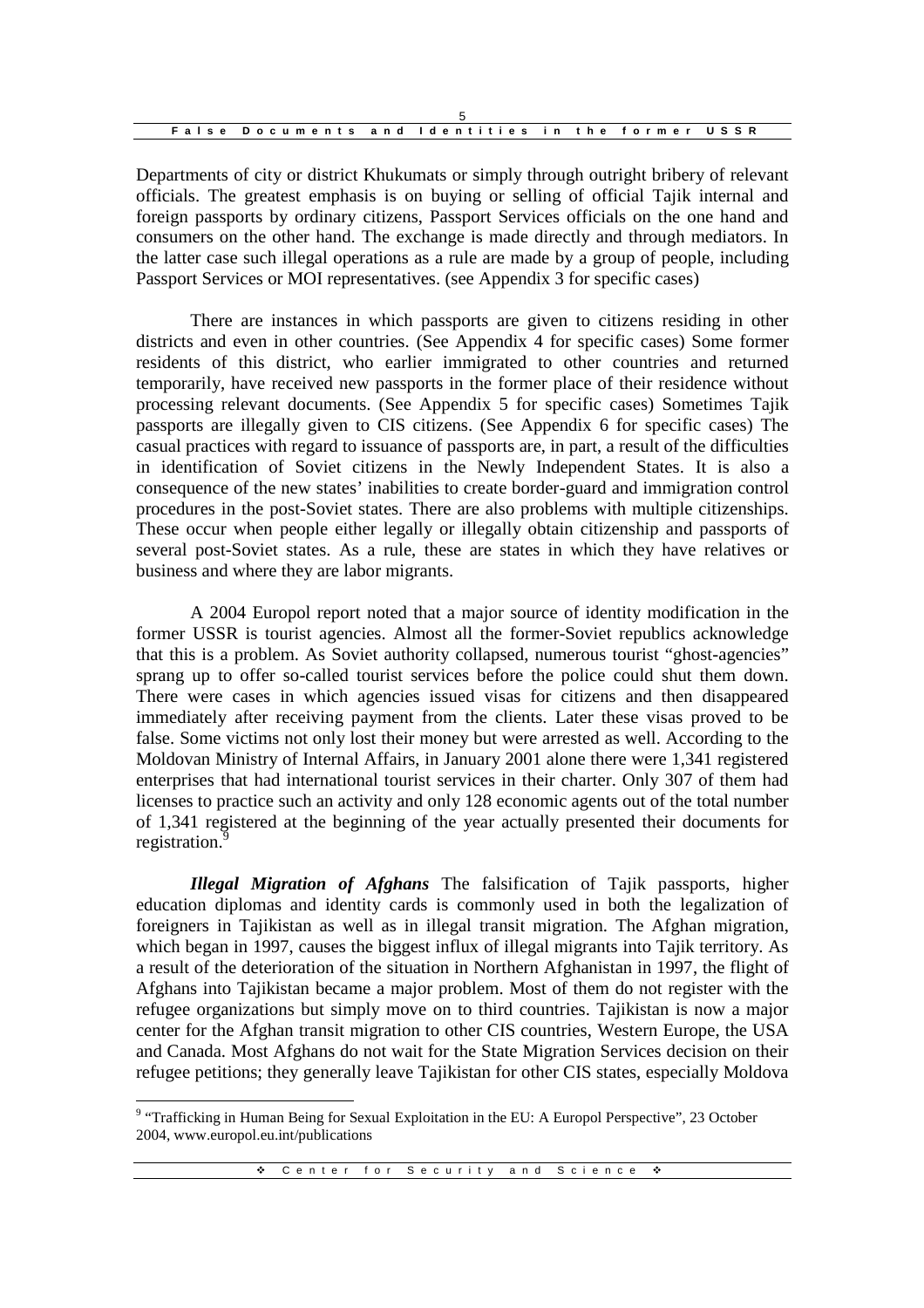| False Documents and Identities in the former USSR |  |  |  |
|---------------------------------------------------|--|--|--|

which is the final stop before entering the West. In the spring of 2002, the State Migration Services reported that about half of asylum-seekers were no longer in Tajikistan and their whereabouts were unknown. Most Afghans travel from Tajikistan to the West by illegal international networks that have agents in all institutions dealing with migrants.  $10$ 

Russian journalists have reported that "in Tajikistan, one can buy false passports at \$100, and that Kazakh border-guards detained more than 100 Afghans with false Tajik passports in the Moscow-Bishkek train." As authorities searched the sources where Afghans obtain false passports they found that passport trading is a thriving business. This practice has existed since the beginning of the Afghan flight into Central Asia began. Some of them took the legal way: via registration of citizenship, obtaining a "propiska". Others resorted to the easier illegal way." (See Appendix 7 for specific cases) Russian investigative bodies have identified the procedures for obtaining false passports.<sup>11</sup>

Some illegal immigrants who have obtained false Tajik passports choose Tajikistan as place of their permanent residence. Others use the illegally obtained documents for further migration. "Depending on the country they wish to move to, the clients pay from \$1,500 to \$5,000 or even \$6.000 to get airplane tickets, false passports and visas. After boarding their flights, the migrants destroy the documents. When they land at the airport they approach relevant officials in order to request asylum."<sup>12</sup>

**Dual Citizenship** Dual citizenship is widely sought by many individuals involved in criminal activities and may be illegally obtained in two ways. First, illegal migrants who have bought false passports obtain it. These are mostly Afghans who use false Tajik documents for transit via Tajikistan to further CIS countries, USA, Canada and Western Europe countries. Sometimes they take the advantage of the "Agreement on Double Citizenship" between Russia and Tajikistan and with their Tajik passports they receive Russian Federation passports, sometimes real and sometimes false. They go to Moscow, procure visas and then move to third countries. "It influences the cost of illegal transportation. Thus, the travel from Tajikistan (via Tashkent) to Western European countries costs Tajik citizens some \$1,500 (\$500 for the passport, \$500 for visa, \$300 for a ticket and the rest is honoraria for the senders). For Afghan citizens, the same route would cost \$5,000". <sup>13</sup>

Second, there are countless attempts to obtain dual (Tajik and Russian) citizenship by Tajik citizens and citizens of other CIS countries (mostly by Uzbekistan and Kyrgyzstan) who intend to move to Russia as labor migrants or "shuttle traders". Such individuals traveling to the Russian Federation were the main clients of the organized

<sup>10</sup> S. Olimova. "Tajikistan is the first stop on the way of Afghan migration", *Central Asia and the Caucasus Magazine*, No. 1, 1998

<sup>11</sup> "How much costs …the motherland? Or the new business on passport trading", *Krim-Infor* (Dushanbe), November 1, 2003

 $12$  S. Olimova. "Tajikistan is the first stop on the way of Afghan migration", Central Asia and the Caucasus Magazine, 1998, No. 1

 $13$  Ibid.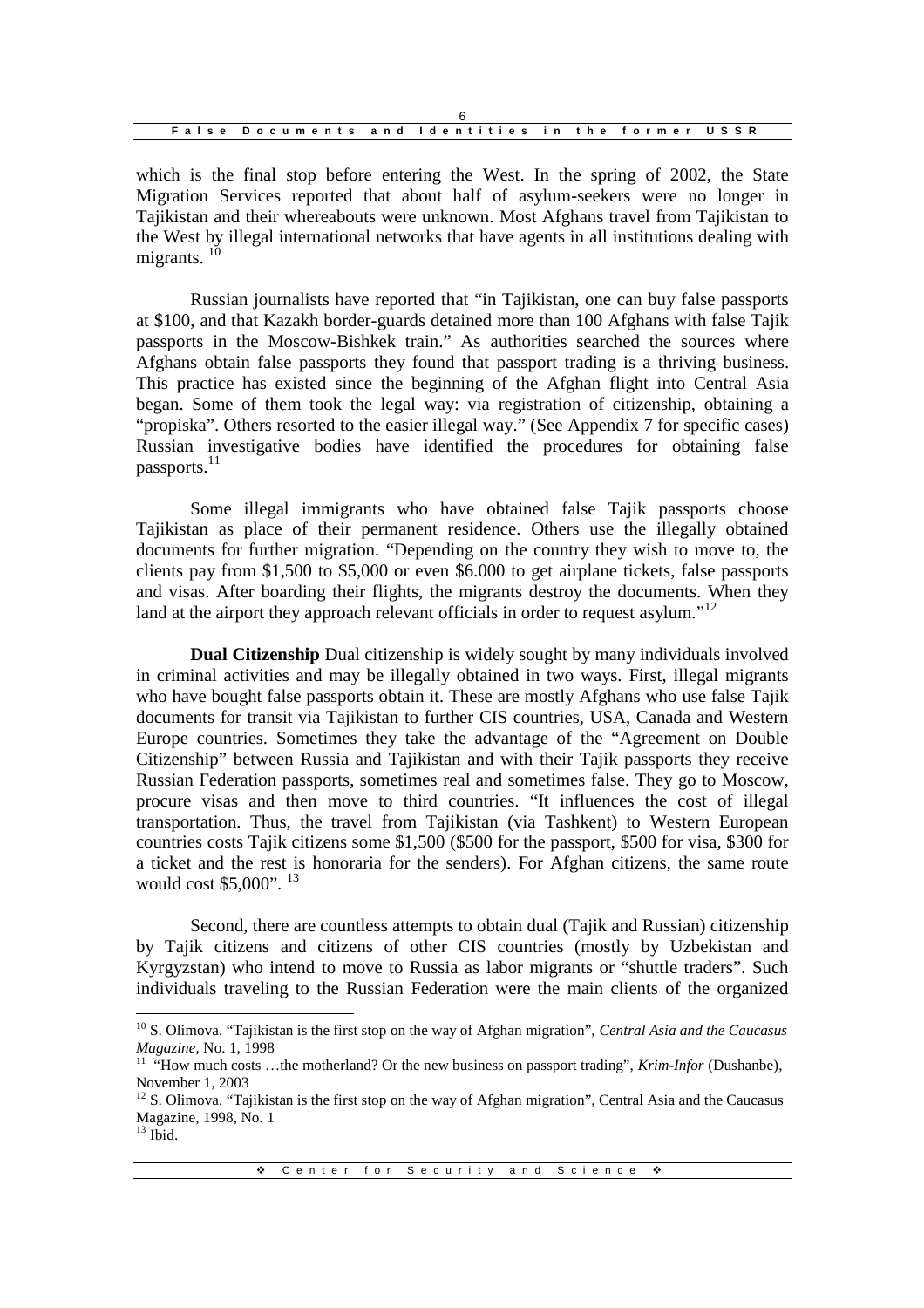| False Documents and Identities in the former USSR |  |  |  |
|---------------------------------------------------|--|--|--|

group in Khudzhand. With a forged stamp of the Russian Federation Consulate General this group made the necessary marks in the passports of Tajik and Kyrgyz citizens, which cost each "client" from 10 to 1,000 Russian Rubles. <sup>14</sup>

**The Role of Universities** An essential element in the creation of false identities is the counterfeit documentation of academic achievements. In post-communist East Europe, phony academic certificates can be used to accomplish two objectives. The first and least sinister is professional advancement. The second and more ominous objective is the creation of a completely new identity for individuals who are avoiding prosecution for previous criminal activities or are currently engaged in criminal endeavors. Several officials of the Dniester Moldovan Republic have been identified in this connection.

A willing and available university is required for accomplishment of either of the above objectives. Many well-established universities have been mentioned in this connection. Widespread international attention was focused on Moldova's Free Independent University of Moldova after Romania's prominent Ecological University, one of the several independent universities to appear in the wake of the collapse of the communist regime in 1989, was implicated in the sale of advanced degrees in dentistry. ULIM's activities first came to the attention of the Romanian National Council for Academic Evaluation and Accreditation when it was accused of granting doctoral degrees without state authorization<sup>15</sup>. As the National Council investigated the activities of the Ecological University it charged that ULIM was also issuing doctoral degrees in return for participation in a four-week "training program" and payment of a generous amount of money. <sup>16</sup> Most widely commented upon was ULIM's doctorate in economics, a document that, according to Romanian investigators, was being utilized by many individuals hoping to either advance themselves professionally or to establish new identities.<sup>17</sup>



Fake graduation documents

The practice of bribing professors to document academic accomplishments is closely related to the outright falsification of academic credentials. In 2002, Moldova's Prime Minister Vasily Tarlev addressed this concern in a meeting with representatives of the Ministries of Justice and of Education. According to PM Tarlev, the Moldovan government will establish a special body to combat fraud in the university system. In the past, such activities were generally ignored and even in the event of exposure, perpetrators were not subject to criminal prosecution. 18

<sup>14</sup> *Tajikistan Weekly* (Dushanbe*)*, 29 Nov 2001

<sup>15</sup> "Scandallul diplomelor false da in clocot", *Ziua* (Bucharest), 27 February 2001

<sup>16</sup> 'Universitatea Ecologica ramane pe tusa : 19 universitati particulare din 20 pot primi acreditarea' Z*iua* (Bucharest), 31 October 2000.

<sup>17</sup> "Diplome false de doctorat, eliberate de Universitatea Independenta Moldova", *Evenimentul Zilei* (Bucharest), 27 February 2001

<sup>18</sup> "Premier Warning of University Bride-takers", *Infotag*, May 30, 2002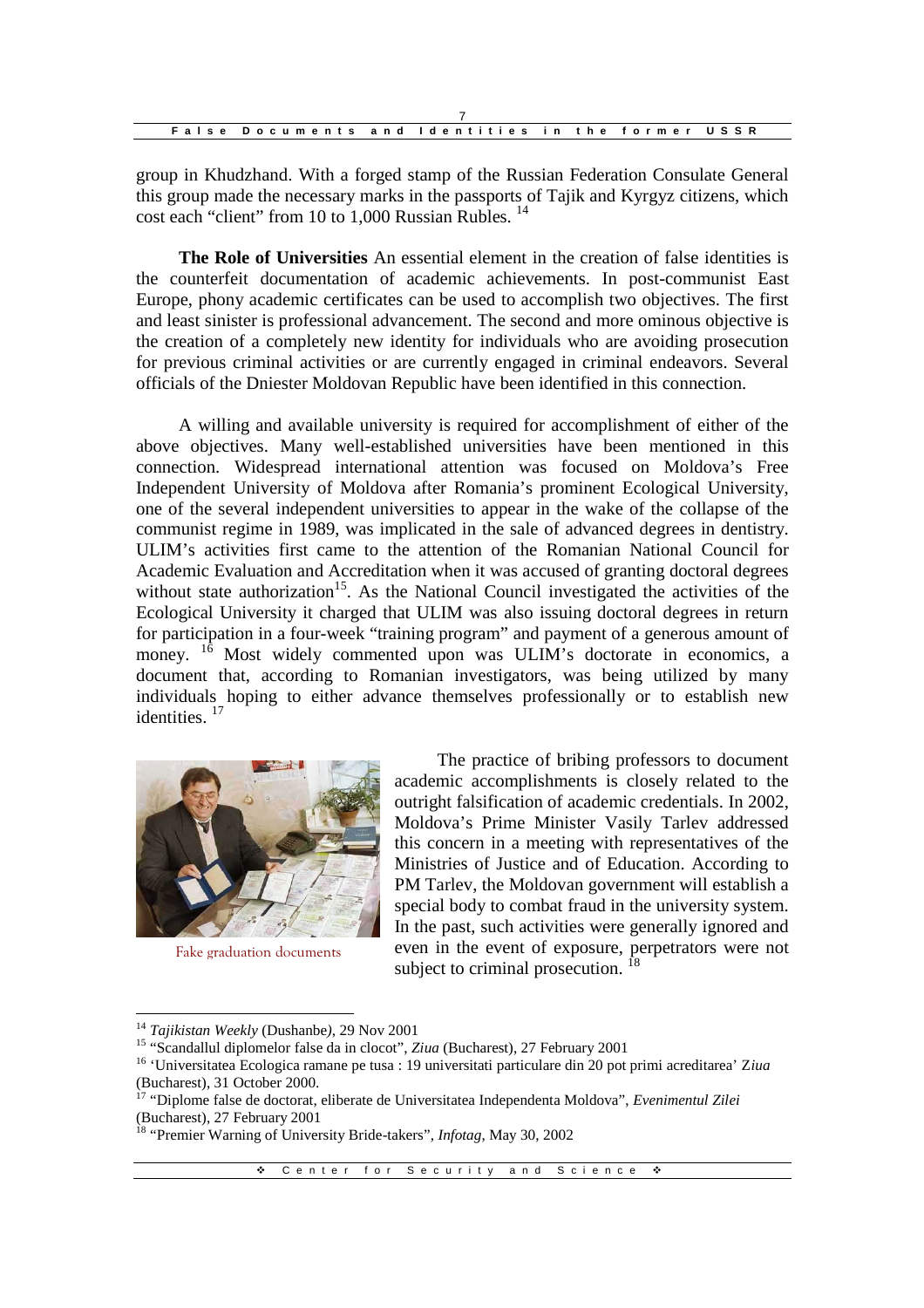| False Documents and Identities in the former USSR |  |  |  |
|---------------------------------------------------|--|--|--|

*Using Documents in Connection with Criminal Activities* A well-publicized incident involving false passports occurred in March 2001 when Ukrainian authorities reported that a group of six Moldovan citizens had been detained at the border between Ukraine and Belarus after attempting to cross the frontier using false Ukrainian passports. Police determined that the group's final destination was Poland where they intended to join with a criminal organization. In 1999, several Arab citizens were arrested on a similar charge. A passenger flight from Chisinau to Prague was delayed in the Chisinau airport because several passengers held Moldovan passports but had Arab features and spoke no Romanian or Russian. The case was investigated by Moldova's Security and Information Service, which apparently was embarrassed by the incident and did not wish to publicize details about the holders or producers of the documents. While representatives in charge of the Ministry of Interior claimed that no false passports are made in the Republic of Moldova they limited that assertion to only Moldovan passports.

Following the anti-Communist revolutions in the Eastern Europe, international prostitution grew rapidly. During the Cold War, such trade was difficult and dangerous, but in the last ten years the Western sex market has been increasingly supplied with Eastern European women. Most of the women forced into working as prostitutes for international criminal gangs are between the ages of eighteen and twenty-five. According to the International Migration Organization, a half million women, mainly from Eastern Europe, are brought to the European Union each year. Many of the girls are forced, others know exactly what to expect in the West, but the majority of them are lured with various promises that never materialize. Immediately after the Cold War the majority of these women were from Poland, Czechoslovakia and Hungary, however today they are most often from Russia and the former Soviet Republics. According to a 2001 survey conducted by the International Migration Office mission in Tajikistan, the illegal movement of women in order to force them into sexual or domestic slavery is one of the most important migration problems.

Human traffickers have become increasingly specialized in providing transportation, documents, accommodation, labor contracts and authority liaisons. According to the Global Survival Network in Washington, Russian and other former Soviet Union traffickers request no less than \$1,500 and often as much as \$30,000 for these services, burdening the girls from the very beginning with large debts.

Police officials sometime take part in the international human traffic network. In 1996, the Chief of the Special Commission on the Organized Crime from Germany was accused of facilitating the illegal traffic to Germany through Poland. In Belgium, one of the most frequently used methods is the application for political asylum, a process that lasts almost 8 months, during which the women are forced to practice prostitution, and before a negative response concerning the political asylum is received, they are sent to another place.

Authorities report that it is virtually impossible to stop criminal organizations dealing with human traffic. Reasons for this include the fact that many of the Newly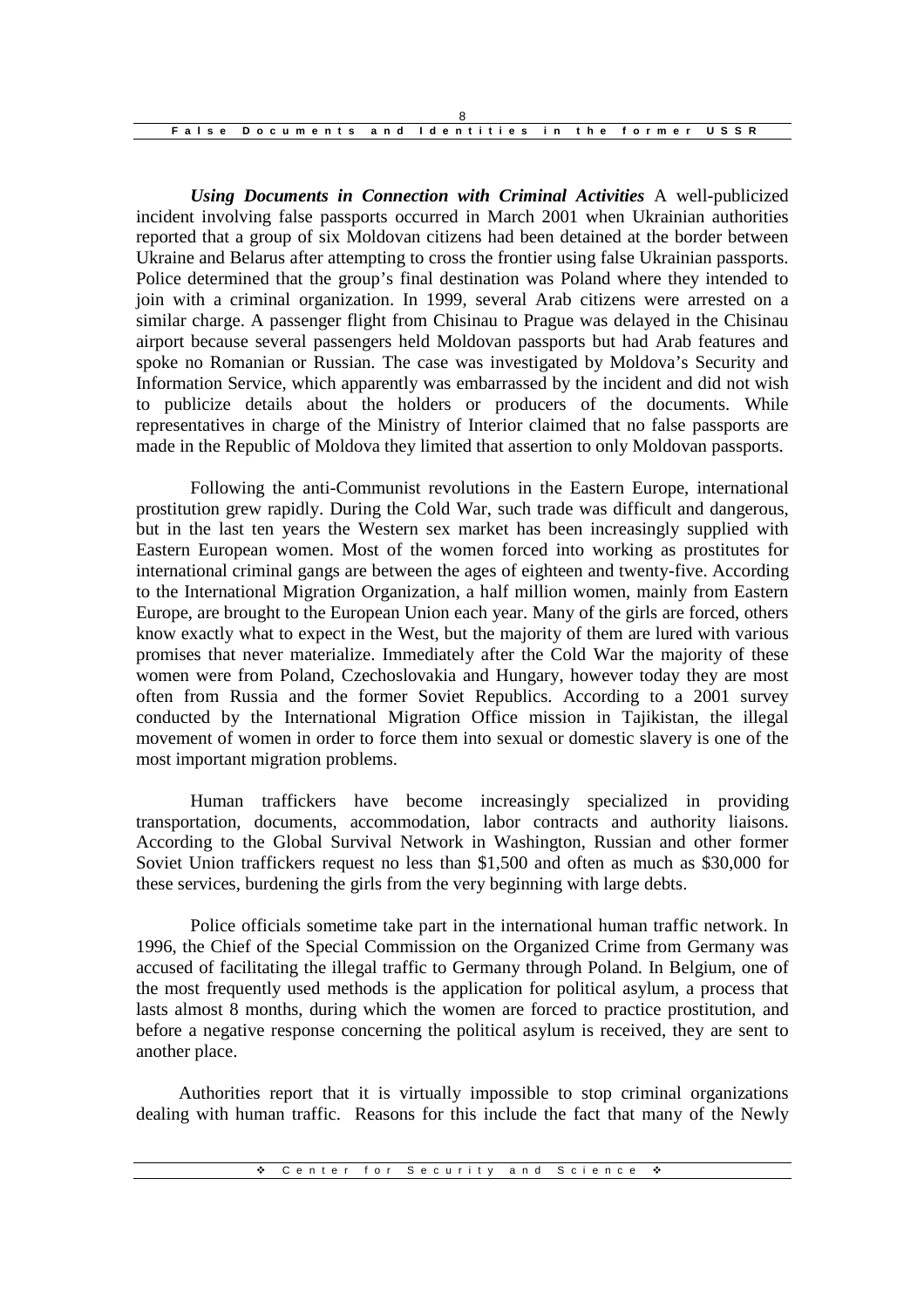| False Documents and Identities in the former USSR |  |  |  |
|---------------------------------------------------|--|--|--|

Independent States have no laws regarding illegal human traffic. This is the case for both Moldova and Tajikistan. The police say that they simply cannot fight such offenses, because they have no authority to investigate or to punish them. Secondly, according to the police, both Western governments and international institutions have no interest in cooperating with the small countries in this matter. According to Lt. Mihai Marian, deputy chief of the Criminal Police Department within the Moldovan Ministry of Internal Affairs (MIA), 60% of the European prostitutes are Moldovan. He reported that it was the Western countries that were trafficking in Moldovan women and enticing them to



Fake IDs confiscated by police

become prostitutes. Tajik authorities report that their passports are among the most widely falsified for prostitution traffic throughout Europe.<sup>19</sup>

Reports by journalists indicate that not only passports but also almost all kinds of documents are being falsified on a large scale. Not surprisingly, fugitive criminals rely heavily on the trade in illegal documents to elude law enforcement. In 2005 accounts from Tajikistan's Gafurovsky District revealed that fugitives were able to apply directly to the Ministry of Interior for new passports while those same officials were involved in a widespread search for them. <sup>20</sup>

The use of false identity and military cards of different lawenforcement bodies and other internal security organizations has become a

routine matter. During the civil war and the long period of instability associated with that conflict, armed men masqueraded in public as soldiers wearing camouflage without any identifying insignia. This prevented the local militia from approaching them for questioning. While committing crimes, Criminals used their false documents in the commission of numerous crimes during this time. (See Appendix 9 for specific cases)

*Economic Crimes* Documents associated with the import of goods have a distinct value and, like identity documents, are now being falsified throughout the former USSR. Tajik authorities recently reported one such attempt. According to a news report, "The hospitality of Tajik people is often used by foreigners in their selfish ends. Citizens of the Islamic Republic of Afghanistan tried to take out to Kyrgyz Republic 24 tons of scrapiron and waste aluminum and 100 tons of diesel oil with false documents. And representatives of a company belonging to an Austria citizen attempted to take out 300 tons of cotton fiber. However these illegal actions were prevented by Tajikistan Security Services." <sup>21</sup> Less well publicized are the many occasions when criminal successfully employed false documents in order to undermine the economies of the post-Soviet states.

Counterfeiting identities also have an economic impact. The indirect damages generated by document counterfeiting have contributed to serious economic and social problems in Moldova. According to various statistics, between 600,000 and 1,000,000

<sup>&</sup>lt;sup>19</sup> Interview conducted by Viorica Vladeca in Chisinau.

<sup>&</sup>lt;sup>20</sup> Interview with Mumadamin Mumadaminov, Dushanbe, 18 April 2005

<sup>21</sup> *Vecherny Dushanbe*, April 21, 2001

<sup>\*</sup> Center for Security and Science \*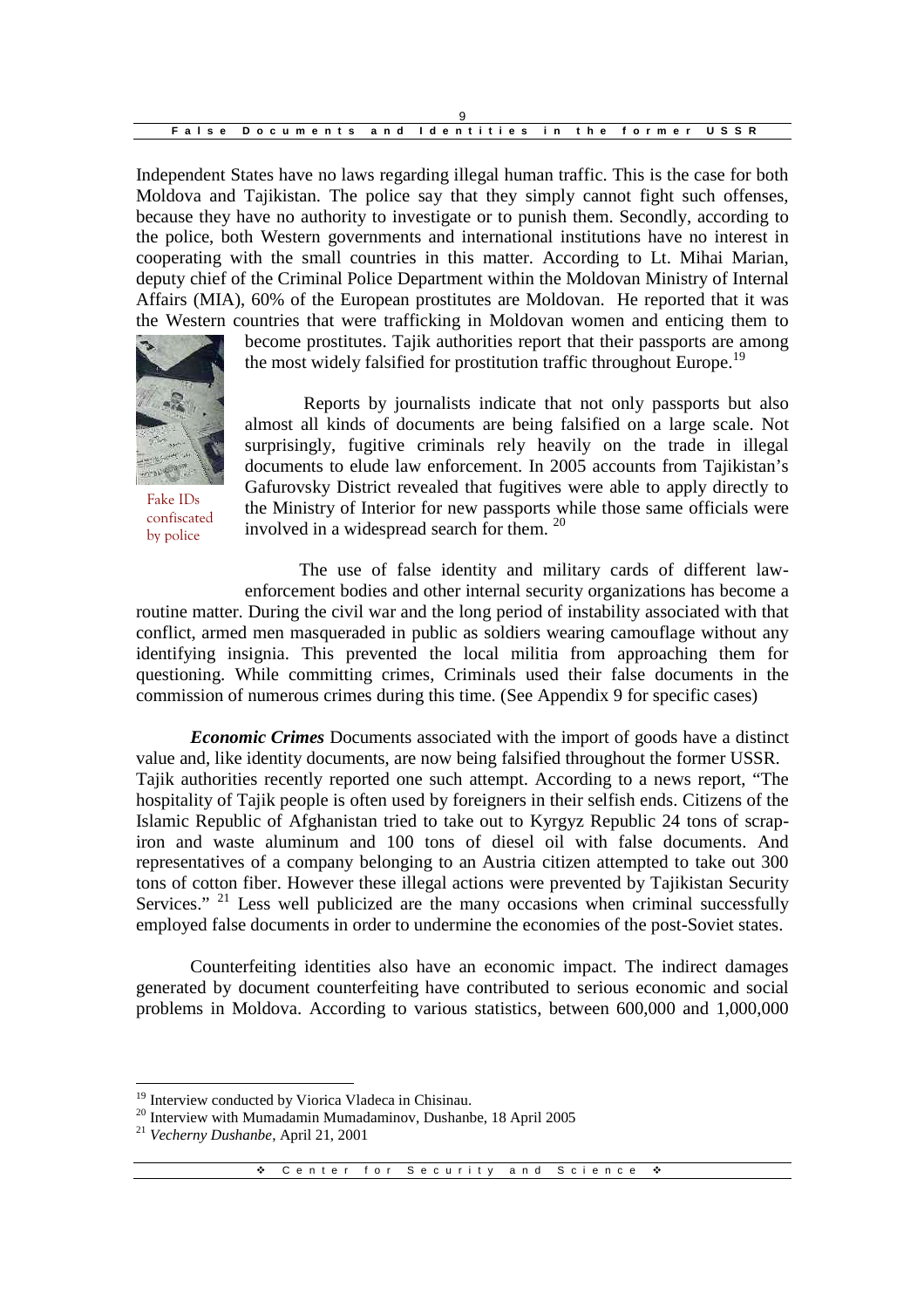| False Documents and Identities in the former USSR |  |  |  |
|---------------------------------------------------|--|--|--|

Moldovan citizens work illegally abroad.<sup>22</sup> The legal transfer of Moldovan workers abroad is very difficult. It is virtually impossible for the average Moldovan citizen to legally receive a visa from Western consular offices in the Republic of Moldova. Most Western countries have implemented a policy of strict control of visa issuance. They also have strict frontier control, close observation on mixed marriages, and criminal background checks of third parties that facilitates the entrance. Because this trafficking often involves organized crime, Western European countries have signed international agreements and devoted significant resources to fighting illegal immigration. This "keep out" approach is better at limiting immigration than protecting abused persons. The illegal worker statutes, the absence of legal migration options, and the lack of job opportunities seem to conspire against many citizens in the former USSR. These circumstances force citizens to enter an illegal circuit without any protection against violence or exploitation. The migration methods and the illegal status of the workers in the destination countries make them dependent and vulnerable to various forms of abuse and violence similar to slavery. Alan Hope, a journalist in Brussels who studied this phenomenon, has concluded that there were many similarities between slavery and emigration from Moldova. He argued there are two ways to keep a slave, or emigrant, docile; the first is physical violence, however often this reduces the "owners" value. The second is to threaten the emigrant concerning his or her alien status.

#### **Combating the Falsification of and Trade in Documents**

One of the main reasons for passport falsification in this case is the immigration legislation of Middle Eastern countries. "The United Arab Emirate illustrates this problem with its legislation in which women under the age of 31 are not allowed into the country unless accompanied by their husbands or parents. Therefore the organizers of women traffic resort to falsified documents where they change ages and sometimes names. Survey respondents indicated that they were able to obtain falsified documents including visa for as little as \$259. <sup>23</sup> (See Appendix 8 for specific cases)

Both Tajikistan and Moldova have addressed this problem. Moldova, however, faced with an uncontrolled frontier with the Dniester Moldovan Republic, has made less progress. Tajikistan's existing laws on combating the falsification and trade in documents are divided into two categories: (1) the internationally ratified legal documents and (2) the existing Tajik Criminal Code Articles. The importance of international documents in the creation of a legal basis for the combating of document falsification is underlined in Article 10 of the Tajik Constitution. Apart from stipulating the universal obligation to respect the laws, it also underlines the prevalence of the internationally ratified over the national laws.

 $22$  To describe the facilitation of the illegal immigration of these workers, we have adopted the term of "traffic" instead of "trade." The use of the word "trade" would be inappropriate because, normally, it refers to legal transactions. The human trade cannot be accepted in any possible way.

<sup>&</sup>lt;sup>23</sup> "Deceived Migrants from Tajikistan." Survey of Woman and Children Traffic. International Migration Office, July 2001, p. 21.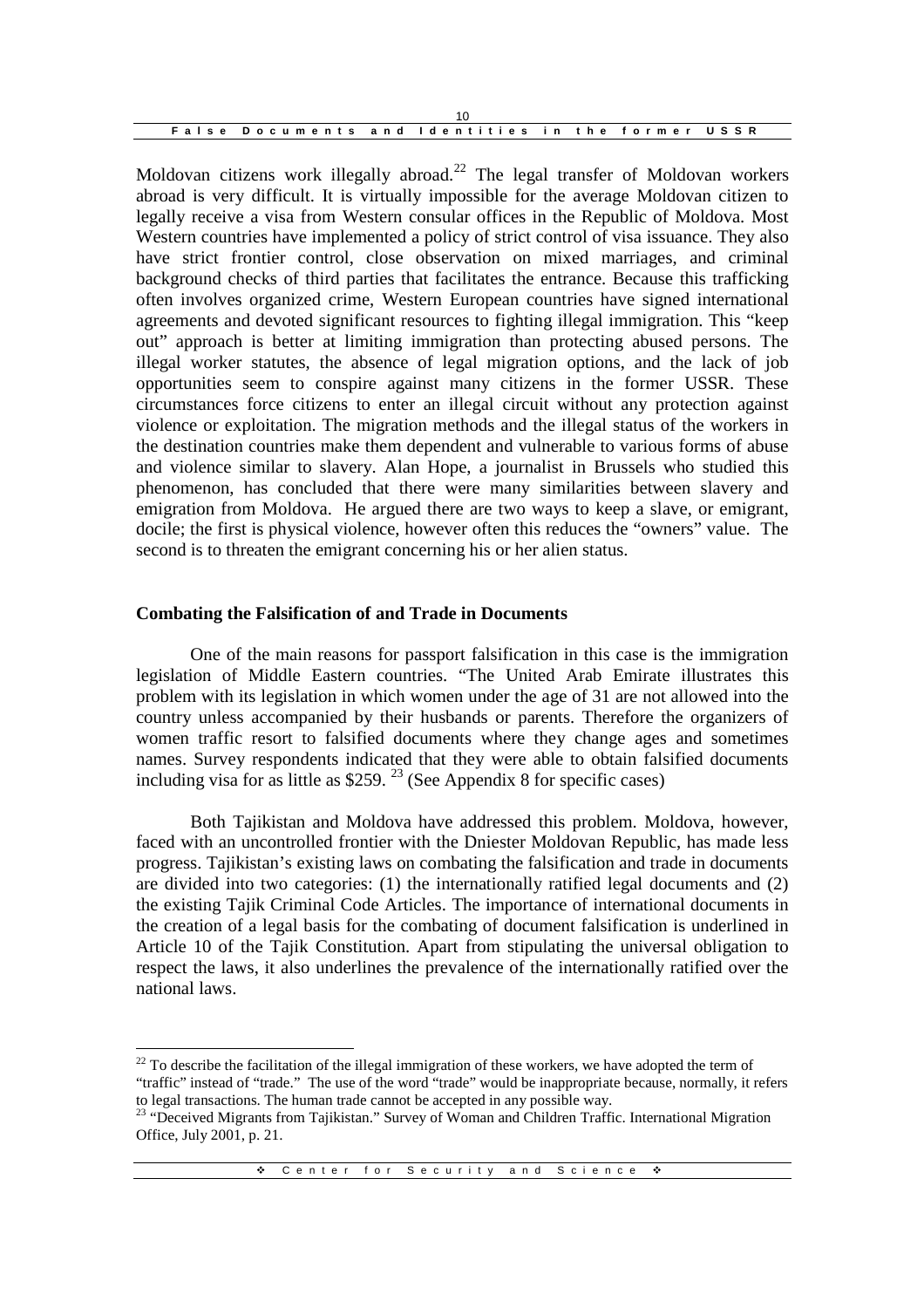| False Documents and Identities in the former USSR |  |  |  |
|---------------------------------------------------|--|--|--|

In the Tajik Criminal Code there are a number of articles on combating document falsification and trade. These are:

Article 282 – "Making and trading falsified credit cards and other payment documents"

Article 266 – "Illegal issue of licenses for arms carrying and storing"

Article 339 – "Theft and damage of documents and stamps"

Article 340 – "On documents, state awards and forms falsification and trade"

Article 341 – "Obtaining and trading official documents and state awards"

However it should be noted that the penalties for crimes connected with the falsification of documents are rather lenient. (See Appendix 11 for specific cases)

*Activities of Central and Local Tajik Authorities* The increase of crimes related to the falsification and trade in documents in recent years resulted in the adoption of a number of measures on identification and prevention of such crimes. As a result of "The Foreigner" Operation by the Ministry of Interior in 2000, documents were checked and those involved in the falsification and trade of documents as well as illegal migrants were apprehended. In 2000-2001, the Tajik Security Council repeatedly examined the situation with falsified documents. The work of passport services in Sogdi Oblast was evaluated in 2000. As a result, numerous criminal proceedings were instituted and the MOI staff was fired. As a result of the 2001 inspection, a number of high-ranking officials were punished at the Tajik State Border Guards Committee.

When Tajik authorities seize false documents, this usually takes place during border and customs checks at the frontier. The Tajik State Border Guard Committee (RT SBC), and by the Russian Federation Federal Border Guard Services Group in Tajikistan (the RF FBS BG) guard the Tajik border. For communication with other countries, the list of four airport, 3 river and 2 road international border crossing checkpoints was approved in Tajikistan by the Resolution of the Tajik Government. Apart from these, 17 temporary simplified crossing points were opened on the territory of the MBAO for the delivery of humanitarian assistance to Afghanistan. In line with the Protocol "On the order of carrying out border control at the checkpoints opened on the territory of Tajik Republic for international communication" signed between Tajikistan and the Russian Federation on 26 April 1997, the Russian Federation FBS border guard units are serving at these points.

The Tajik SBC conducts border control activities in the two international airports (Dushanbe and Khodzhent). In 2000, the Tajik SBC staff detained 61 trespassers at these points. Another 265 individuals with false documents were detained the same year and 198 of them were not permitted to cross the border (information provided by the Tajik SBC). In general, according to the information by the Tajik SBC, in 1998, Tajik airport border guards detained many individuals who violated visa laws, 17 of them were Afghan citizens. And in 1999 Tajik border guards detained 4 Irish citizens whom they suspected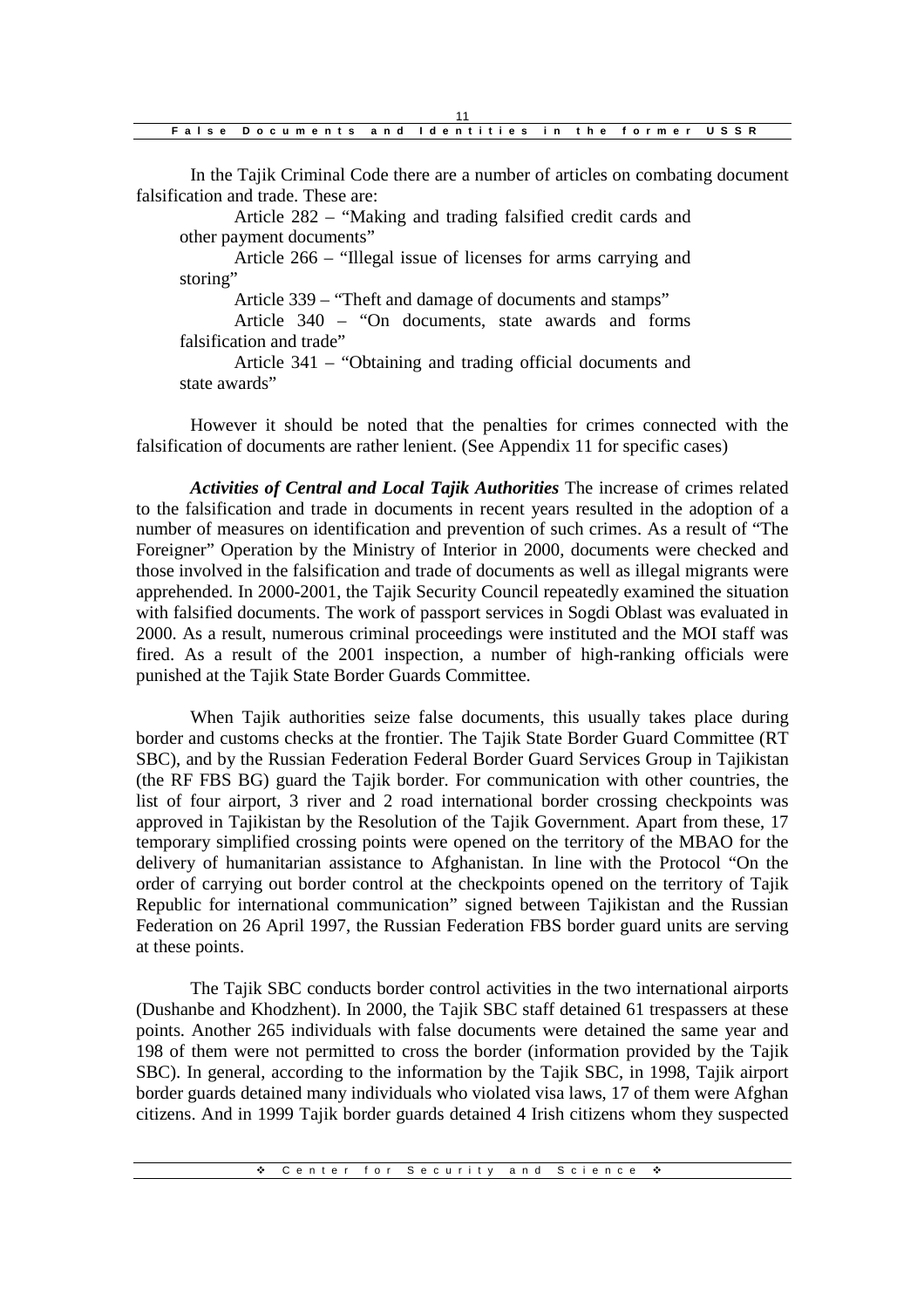| False Documents and Identities in the former USSR |  |  |  |
|---------------------------------------------------|--|--|--|

of having IRA ties. In 2000, 48 individuals were detained, among them 10 more Irish citizens, 8 citizens of the Uzbek Republic and citizens of Iraq, Yemen and other countries.

Deputy Head of Russian FBS group in Tajikistan Alexander Nikolaevich Aksenkin said that "48 violators were detained within the seven months of the current year (2000), 31 individuals were found with false and some with other people's documents, 203 with incorrect documents, and 159 of them were prohibited to cross the border." A. N. Aksenkin said that the number of attempts of illegal crossings of the state border with false documents is increasing. There were no Consulate institutions of foreign states, including the Russian Federation and Tajikistan in the IRA territory. Therefore, the IRA citizens obtain documents permitting entrance into the Tajikistan or Russian Federation or permissions for transit crossing of the Tajikistan border for further travel to the Russian Federation and other countries such as Iran, Pakistan and Saudi Arabia. For example, according to the Russian Federation SBC BG Press Center, on 15 February 2001, 3 IRA citizens who had arrived from Meshead (Iran) with false visas were detained in Dushanbe airport. (See Appendix 12 for specific cases)

In connection with the increase of illegal migration, on 2 April 2001, the Tajik President issued Decree No. 544 "On encouraging illegal migration combat in Tajikistan". This Decree envisages the introduction of migration control by the Tajik SBC. A number of documents were worked out to become the legislative basis for the implementation of immigration control at the Tajik borders. These include Supplement to the Law "On the Republic of Tajikistan State Border" and "Statute of Immigration Control". Apart from criminal and legal measures, preventative measures are being taken. Law-enforcement officials meet and talk to the general population. In addition, printed materials are used for educational purposes.

Crimes related to the falsification of documents have flourished in this environment due to the following factors: existing economic difficulties, a weakening of the state as a result of the civil conflict, large number of refugees (1 million) and internally displaced persons, high level of illegal migration, inadequate border crossing and migration controls, passport system reform and poor control over the implementation of laws related to the issue of documents, and the registration of citizens. The poor coordination of law-enforcement activities of the neighboring Central Asian states also defeats most governmental efforts to curb false document production.

#### **Prospects for the Future**

A 2003 study produced by Bulgaria's Center for the Study of Democracy observed that the inability to trust official documents constituted a threat to the development of post-Communist East Europe.<sup>24</sup> Official statements, journalistic reports, and the accounts of private citizens demonstrate that the illegal use of false documents is widespread throughout this region. In every state institution it is possible to find someone

<sup>&</sup>lt;sup>24</sup> "Corruption, Contraband and Organized Crime in Southeastern Europe", Sofia: Center for the Study of Democracy, 2003, p. 3, http://upan1.un.org

<sup>❖</sup> Center for Security and Science ◆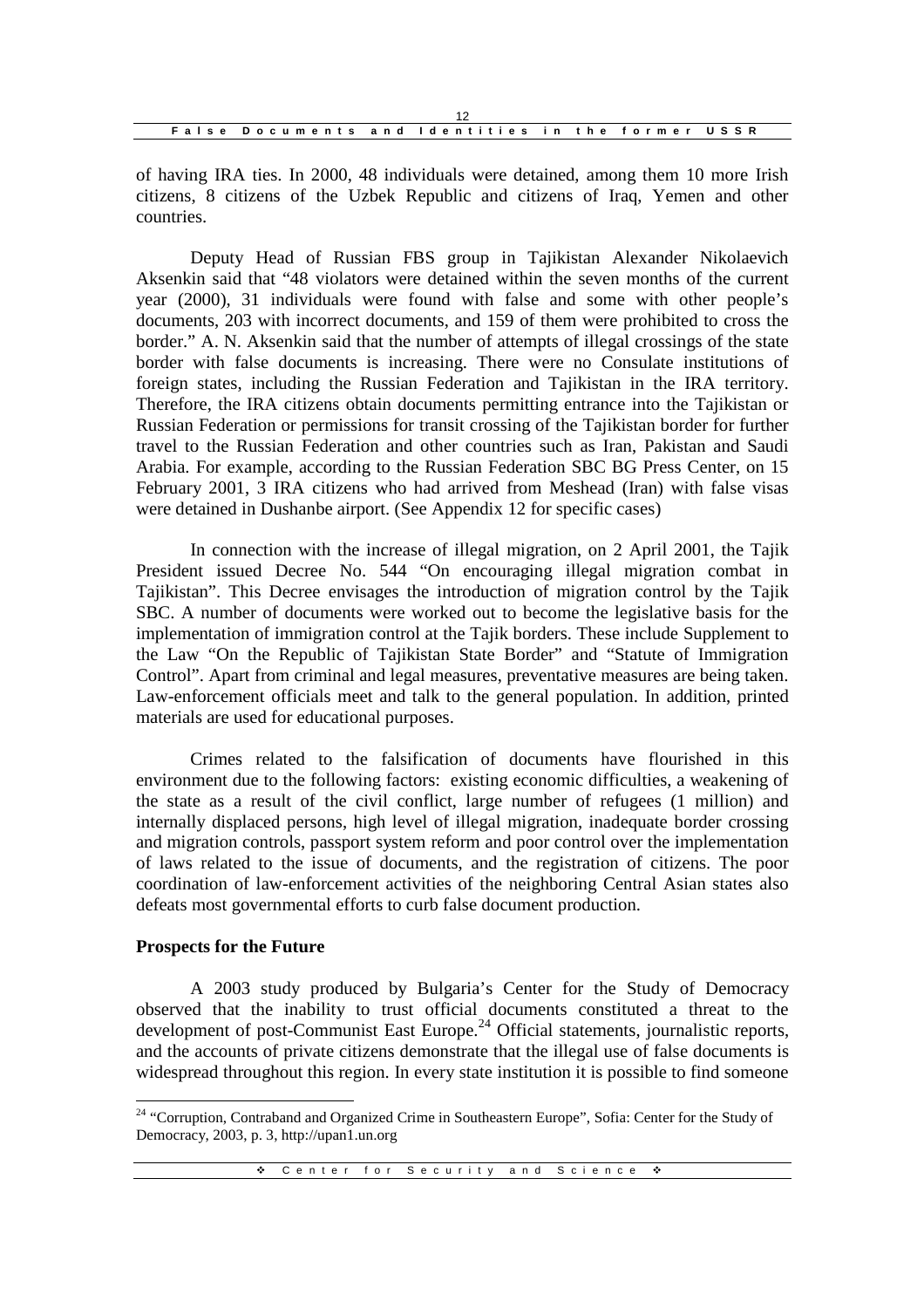| False Documents and Identities in the former USSR |  |  |  |
|---------------------------------------------------|--|--|--|

who will sell documents for personal profit. Everything is being sold: from false higher education diplomas to school-leaving certificates and military cards. This sad fact is reflected in the criminal activities throughout the region. (See Appendix 10 for specific cases)

The legal environment in Central Asia or FSU borderland regions such as Moldova, twenty years after the remote outposts of Soviet power won their reputations for genial corruption during the Brezhnev era, has changed little. A report issued by the Berlin-based Transparency International, an independent group that attempts to measure public perceptions about corruption, indicated that Moldova and Tajikistan now enjoys the distinction of being among the most corrupt of the ninety-five nations studied.<sup>25</sup> While there are calls to combat the corruption that sustains the production of false documents, little has been done to accomplish this ambitious goal. Suggestions to change passport production technology in Tajikistan have yet to bring results.

Police officials and other public officials now acknowledge these nations reputations for corruption. Following his re-election as President in 2005, Vladimir Voronin declared his intention of reversing perceptions of Moldova's legal environment.<sup>26</sup> When Voronin became President, not one case of corruption had reached a courtroom in the ten years of Moldova's independence. During a one-month period in 2000, three high ranking officials in tax services as well as a public prosecutor were arrested on charges of bribe taking and embezzlement of public funds but none of the accused went on trial. Perhaps in recognition of this situation, a public telephone hotline was established to report incidents of perceived corruption on the part of public officials.<sup>27</sup>

The situations of Moldova and Tajikistan, however, are not unique problems. There are many connections between the newly independent states that were forged during the Soviet era. Consequently, criminal elements here generally have criminal partners in Moscow and elsewhere. Moreover, those same connections now extend into Western Europe and North America. These illegal activities have an impact far beyond the boundaries of these relatively obscure states. In 1999, Moldovan Minister of Interior Victor Catan noted that his nation had become a transit point for criminals from Somalia, Afghanistan, and other regions regarded as havens for violent gangs. The starting point for this traffic was Central Asian states such as Tajikistan. Their final destinations, Catan explained, are those Western cities that offer the promise of quick financial gain for individuals willing to resort to violence and the growing market for recruits in terrorist organizations.<sup>28</sup> The false documents produced in Chisinau and Dushanbe continue to facilitate the movement of members of organizations determined to exploit the freedom and wealth of Western society and undermine the stability of the democratic states.

<sup>25</sup> *Basa Press* (Chisinau), 14 October 2000

<sup>26</sup> "Voronin Re-Elected President by Moldova's New Parliament", *The Moscow Times*, 5 April 2005. P. 3

<sup>27</sup> *Basa Press* (Chisinau), 17 June 2000.

<sup>&</sup>lt;sup>28</sup> Interview by Stephen Bowers with Victor Catan, Chisinau, October 5, 1999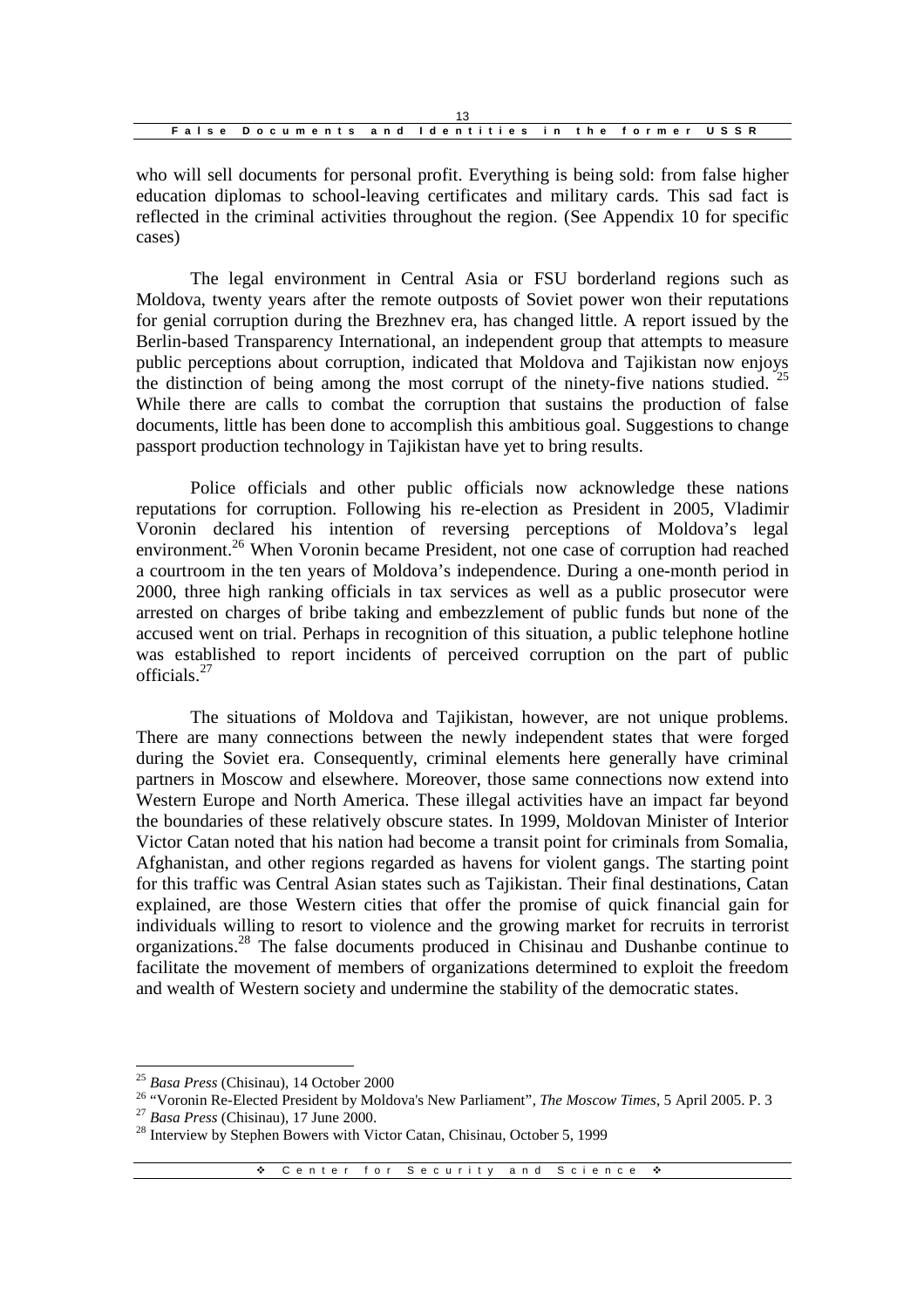## *Appendix*

1. Kh. Rakhimshekhov from Undji Village Council in Gafurovsky District reported the loss of his passport on 27 July 2000, and received a new one the same day. The case was the same with Nasim Khodjiboev, resident of Usmonova kishlak Council in Gafurovsky District, who reported the loss of his passport on 5 May 2000 and obtained a new one the same day, even without approval from the Head of the District Interior Ministry Department.

2. For example, on 30 August 1999, Z. Kurbanov, Kistakuz Kishlak (Gafurovsky District in Sogdi Oblast) resident obtained a new passport and less than 5 months later, on January 5, 2000, he again reported the loss of his passport to the same Militia Department and received a new one on the following day. And Yu Yergashev, resident of Isfisor Kishlak in the same district lost and got new passports three times within a year.

3. For example, a resident of Usmonov Kishlak Council in Gafurovsky District (Sogdi Oblast) Nazokat Sanginova who lost her passport in Tashkent obtained a new passport in 1999 without even processing new documents or visiting the IMD, via an acquaintance by paying 250 Russian Rubles. And another resident of this district, Zarrina Khudoidova obtained a new passport in the same way but a bit more expensive – paying 400 Russian Rubles.

4. Gafurovsky District MOI Department issued passports to citizens S. Zarembo, N. Akhmedova, A. Toshev and M. Umarova who reside in other districts.

5. For example, resident of Ovchi Kalacha Kishlak in Gafurovsky District Maruf Khodzhiev moved for permanent residence to Novokuznetsk City in Russian Federation in 1998. Therefore he was registered out. However on 27 October 2000, he was given a new passport without any verification. ("Tajikistan" Newspaper, 29 Nov 2001.)

6. For example, Khodzhent City MOI Department employee Sh. Yusufova abused her position and issued Tajik passports to Republic of Uzbekistan citizen Sh. Khamrokulova and Russian Federation citizen F. Malakhovsky on the grounds of false documents. ("Tajikistan" Newspaper, 29 Nov 2001.)

7. The article brings several examples. Saidalishoh valadi Saidalishoh obtained a new passport with the name of Tajik citizen Odin Ibragimov, 1956, issued by the Tajik Gazimaliksky District Khukumat. There is an enterprising Afghan Muhammadkoid valadi Muhammadsoleh, residing in Dushanbe as a refugee. He assists his countrymen in obtaining false passports. For example, he was approached by Afghan Ahmad Chovid valadi Hussain Ali, and he acquainted him with Anvar Kondakov, a pensioner who lives in District No. 82. Anvar Kondakov took them to the market in the same district to meet some "unidentified" persons who readily promised them to make Tajik passports for \$100. They only had to bring photographs. The skilled man handed them Tajik passports at the same place and time a week later. This is the way Afghan Ahmad Chovid valadi Hussain Ali received a passport with the name of Zaidov Siroyatullo Ismatulloevich,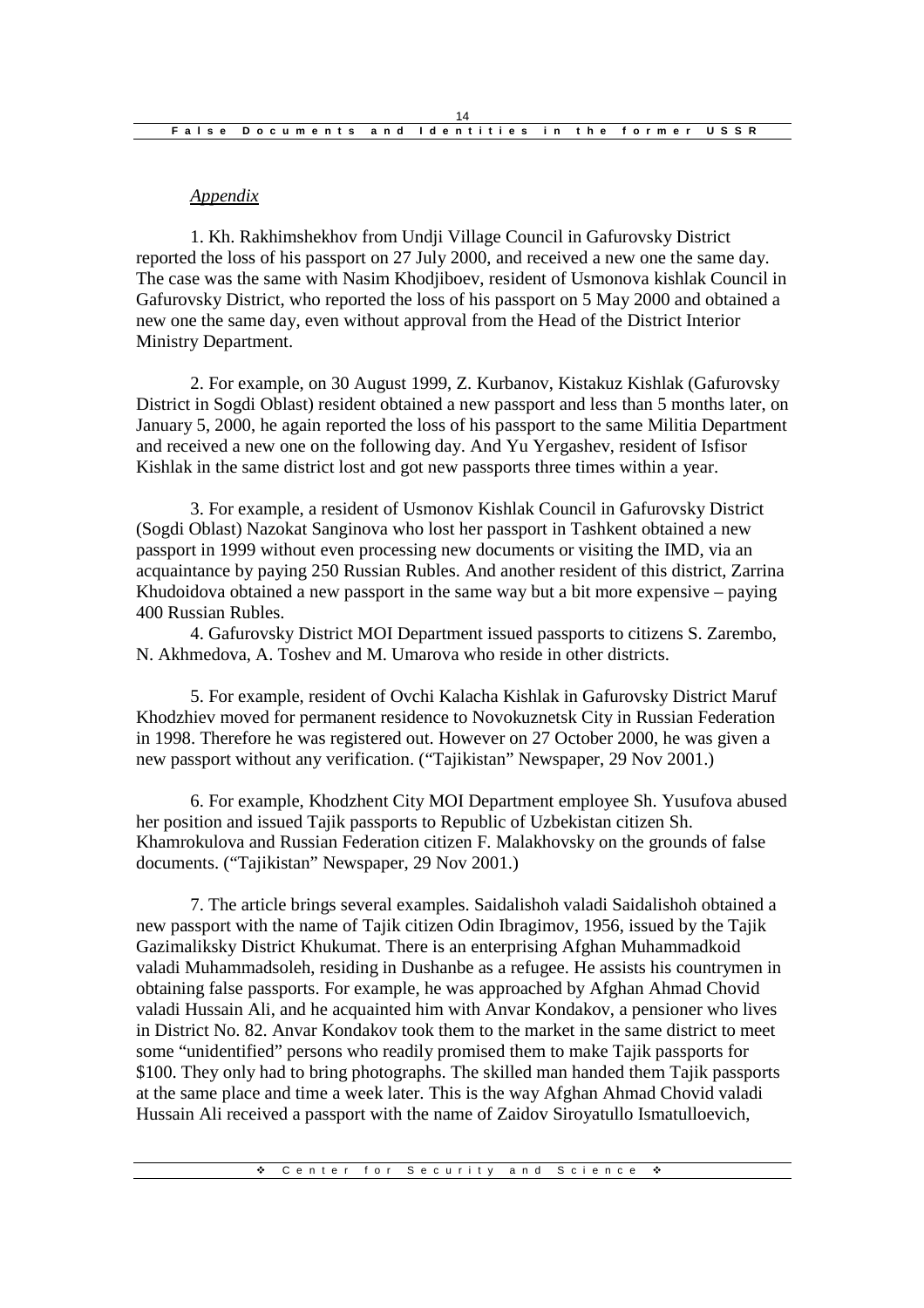| False Documents and Identities in the former USSR |  |  |  |
|---------------------------------------------------|--|--|--|

1976, issued by the Dushanbe Frunzensky Khukumat MOI Department. Father of four children, Azizullo valadi Abdullo, 1970, obtained an old Soviet passport with the name of Saidmuradov Dilovar Radjabovich, issued by Central District Executive Committee MOI Department in 1993. They also falsified for a father of four children, Afghan Saidalishoh, four birth certificates for his children and a passport for his wife Farizone Muhammadaziz with the name of Urunova Malokhat, 1977, who died in 1999. At the trial her brother Urunov Kobil said that her passport was handed to Oktyabrsky District Registry Office. But it remains unclear how the passport of a dead woman had been taken from the registry Office. Investigative bodies still have to find this out.

8. A specific case of obtaining and using falsified documents in women traffic was described in the article "To Emirates in Search of Living" by Khamzali Muzaffarov, the Tajik Prosecutor-General Office Senior Investigator for Particularly Important Cases, published in the newspaper "Asia Plus" of 18 August 2000. The article tells about the detention of three girls who were going to Dubai (Arab Emirates). They were detained in Dushanbe airport on 19 January 2000 by law-enforcement bodies. Their age caused suspicion: according to their documents, all of them were older than 30, but looked very young. The check showed that the documents were false, and the three of them were Khudzhanda City residents who had already repeatedly been prostituting in UAE. When one of them had decided to go to the UAE to earn money she approached a mediator woman who referred then to a woman in Dushanbe called Sevaroy. Sevaroy obtained for them falsified documents at \$250 and gave them the address of an underground brothel owner in Dubai.

9. The article "Punish, Not to Forgive", in the Vecherny Dushanbe Weekly of 29 September 2000 states that: "On 20 September, Dushanbe City Court examined the case of Tajikistan citizen Rustam Ubaidulloev, 1958, who was charged with three Articles of the Tajik Criminal Code. In 1998 he had committed a number of crimes using false Tajik MOI documents and uniforms. This time he was convicted of criminal assault on a member of the UN mission in Tajikistan".

10. Here are several examples: "In a short while, Z. Shoev, 1978, residing in Ispechak Street in Dushanbe obtained a military card. In the process of checking up it was found out that in preliminary agreement, in August 2000 the Tajik Defense Ministry Unit staff Kh. Ali and the Frunzensky District Registration and Enlistment Office employee S. Rustam accepted from R. Shoev, 1953, a bribe of 400 Somoni. In return they made and gave a falsified military card for his son. The investigation was carried out by Frunzensky Khukumat MOI Department". ("Krim-Infor" Weekly, 15 June 2001.) "Dushanbe school No. 36 head of studies A. Boronov was detained on 30 May 2001. According to the preliminary agreement with L. Dzhumaeva, Director of the Kindergarten No. 125 in Zheleznodorozhny District, for 50 Somoni he made false schoolleaving certificate for her daughter N. Shakirova, 1986, so that this "schoolgirl" could enter a higher education institution. The investigation was carried out by Zheleznodorozhny Khukumat MOI Department". ("Krim-Info", 03 June 2001.) "As a result of investigation by the Tajik MOI Economic Crimes Combat Department, on 27 Feb 2001, it was found out that in 1997, D. Lyudmila, assistant in Tajik State Medical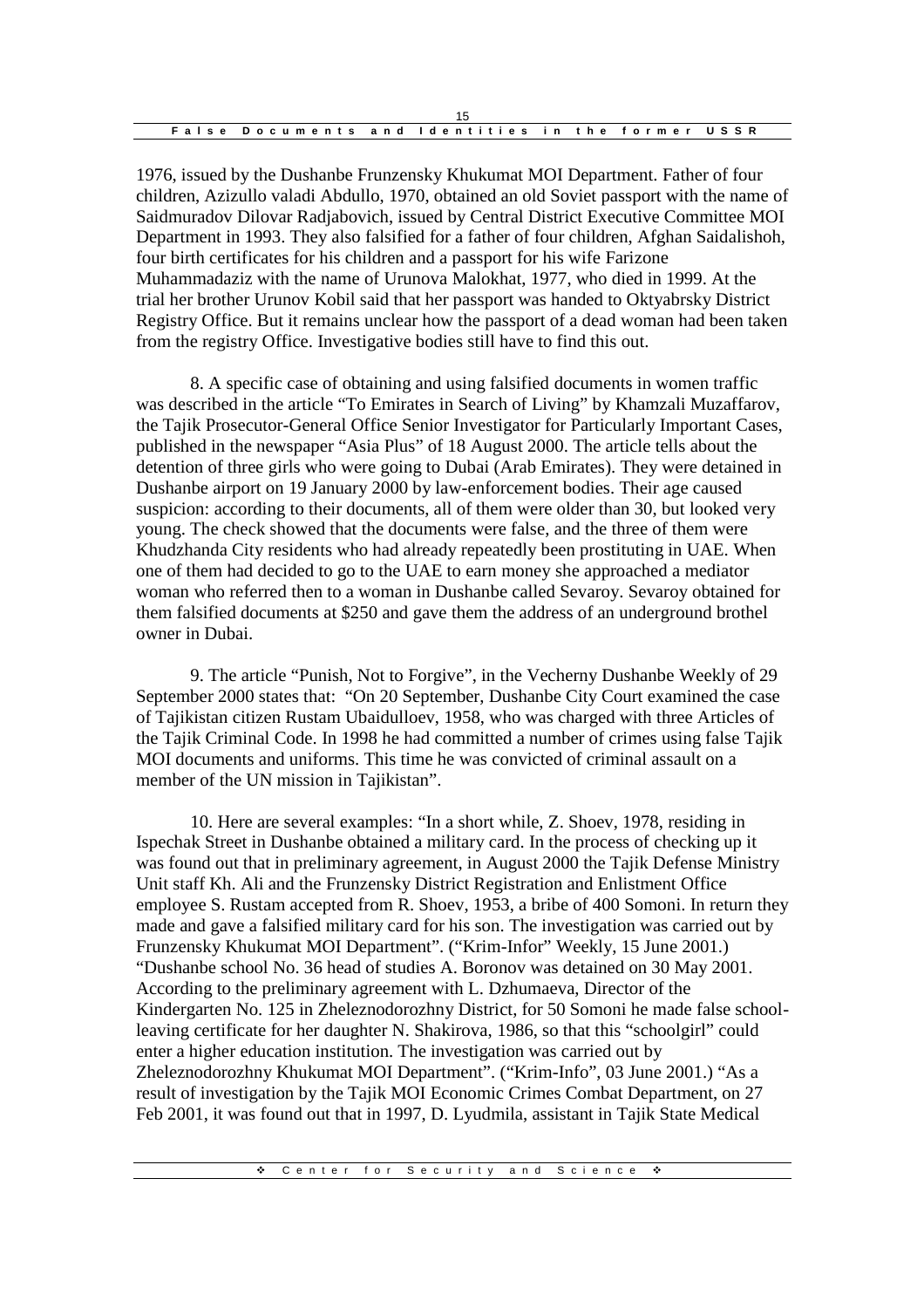| False Documents and Identities in the former USSR |  |  |  |
|---------------------------------------------------|--|--|--|

University made for N. Isroilov a false university graduation diploma with qualification in "Radio Physics and Electronics". He was illegally appointed Deputy Director of Tajik Communications Ministry Radio Center No. 1. The investigation was carried out by Zheleznodorozhny District MOI Department". ("Krim-Info", 03 June 2001.)

11. For example, foreigners Ahmad Dzhovid valadi Hussain Ali, Azizullo valadi Abdullo, Muhammad Koid valadi Muhammadsoleh, Saidalishoh valadi Saidalishoh and Farzona Muhammadaziz and Tajik citizen Anvar Kondakov were sentenced to different years of imprisonment according to Article 340, Part 2, Point "b"/ considering that Saidalishoh and Farzona have under age children, they were released from imprisonment and paid the fine of 300 and 800 Somoni respectively. ("Krim-Info", 01 Jan 2001.) The girls who had obtained falsified documents were sentenced from 2.5 to 3 years of imprisonment under Article 335 of the Tajik Criminal Code (Illegal crossing of the state border), i.e. for the falsification of documents." ("Asia Plus", 18 Aug 2000.)

12. On 30 June 2000, while checking documents, the Russian Federation border guards detained 6 trespassers who arrived at Dushanbe from Meshead. They tried to enter with passports issued by Central Passport Department of the Islamic Republic of Afghanistan Ministry of Foreign Affairs, of the unrecognized "Taliban" government. The detained individuals also had highly professional falsified visas of the Russian Federation for the route Tehran-Turkmenistan-Kazakhstan-Moscow. The visas were stamped with the falsified stamp of the Russian Embassy Consulate Department in the Islamic Republic of Iran. All the detained IRA citizens aged from 25 to 30. The Russian FBS BG in Tajikistan noted the high quality of the falsified documents. In the process of work with the detained individuals, Tajik Security Ministry staff identified a criminal group involved in the transfer of people to the West via CIS countries." ("Vecherny Dushanbe", 18 Aug 2000.)

"Asia-Plus" Weekly of 5 May 2000 wrote that "According to the information provided by Russian Border guards Press service, as a result of border control of the passengers of Dushanbe-Chorly-Munich international flight on 2 May 2000, there were detained 8 people who headed to Germany. All of them had Kyrgyz Republic passports, where some inaccuracies were noticed. As a result of questioning it became evident that the detained individuals did not know Kyrgyz language, and all of them were IRA citizens. The detained were passed to the Tajik Security Ministry for further investigation".